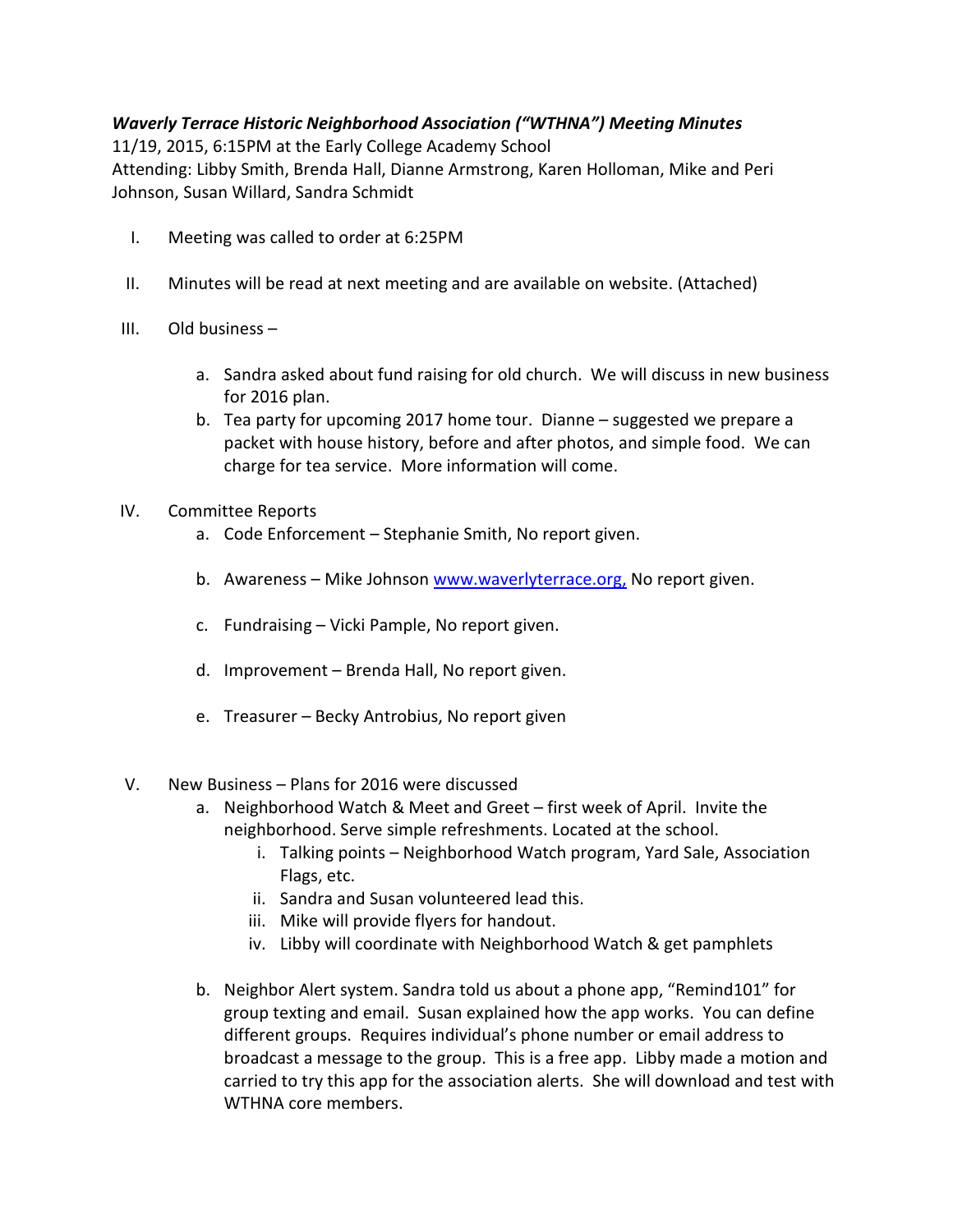- c. Yard Signs for notify the neighborhood about our monthly meetings. This might increase participation. Libby made a motion for Mike to get more information about costs and options available and report to group next month.
- d. Yard Sale Last weekend in April or first in May. Located at Massey home (White house). Brenda & Vicki to outline schedule/tasks and report next month. Mike will add a blurb on website to save seasonal clothes donations for the association.
- e. Home revitalization It was discussed to buy a home for resell. Possible prospective homes could be houses abandoned that we could buy for back taxes. These could be developed with grants and partner with local contractor to split the sales profits. The group is interested in this opportunity. Libby will contact the group in the Wynton neighborhood that has done this in the past. Grants need to be researched (CSU has classes about writing grants, but non at this time).
- VI. Next Meeting Thursday, 12/10/2015, 6:15PM, Confirmed with Susan Willard Early College Academy, 2701 11<sup>th</sup> Avenue
- VII. Meeting adjourned at 7:30PM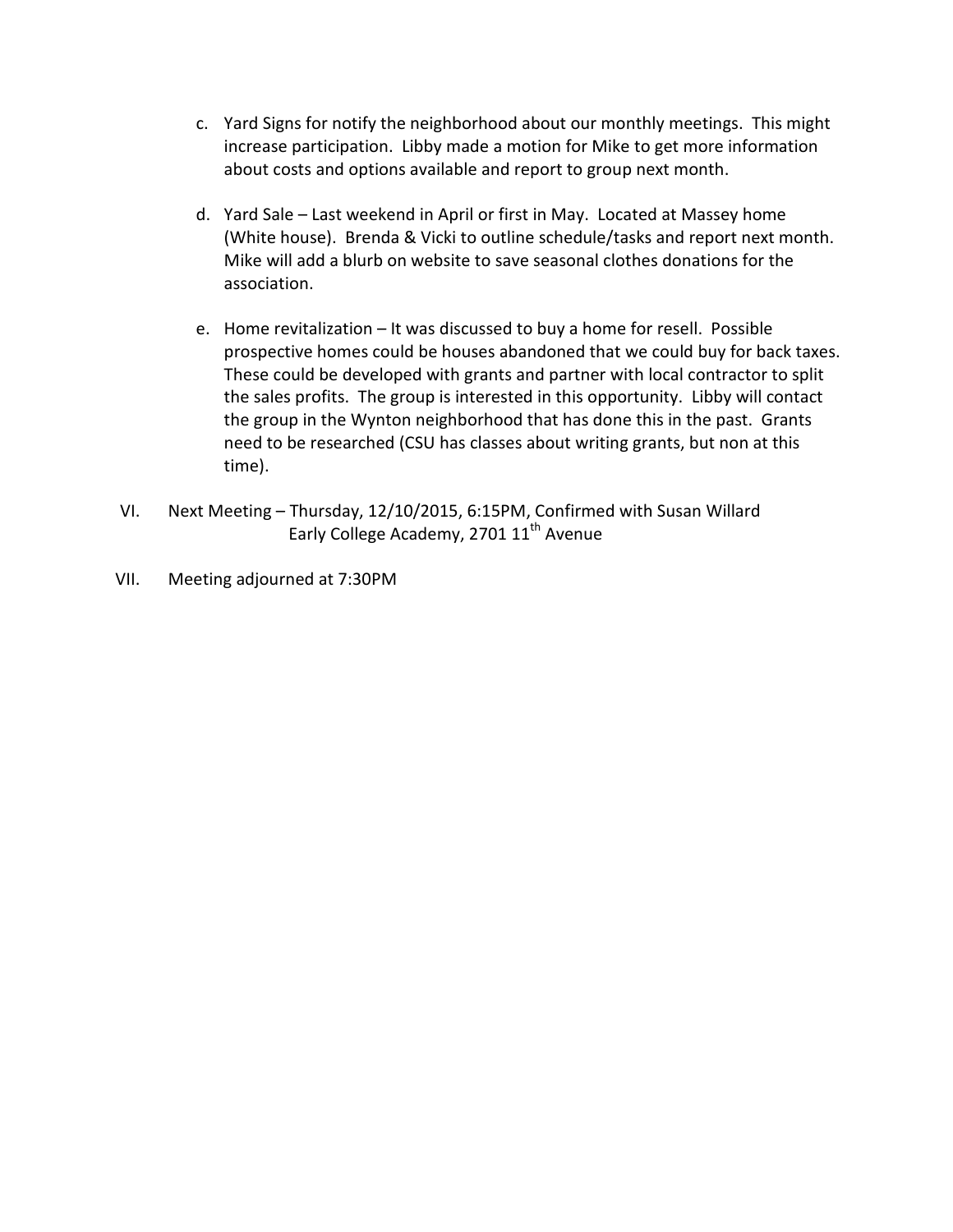---------------------------------- Last Meeting Minutes --------------------------------------

## Waverly Terrace Historic Neighborhood Association ("WTHNA") Meeting Minutes

October 22, 2015, 6:15PM at the Early College Academy School Attending: Libby Smith, Brenda Hall, Dianne Armstrong, Bert Talley, Mike and Peri Johnson, Becky Antrobius

- I. Meeting was called to order at 6:25PM
- II. Minutes were read and approved with changes. (Attached)

## III. Committee Reports

- a. Code Enforcement
	- i. Becky told us about house on Beacon that has violations for window repairs. BAHR board has told the owner to bring the repairs up to code as soon as possible on the grounds of neglect. Code Enforcement will go to the property to make sure it is up to code.
- b. Awareness Mike Johnson www.waverlyterrace.org
	- i. The red bricks from the school have been picked up and stacked next to the construction shed on site. Libby said the bricks with names on them have been stored inside the shed.
	- ii. A person emailed the WTHNA website for information for information about living at the high school. I sent her the Beneficial Properties link for more help.
- c. Fundraising Vicki Pample
	- i. There are no plans through the end of this year.
	- ii. Our new neighbor wants to be involved in an upcoming Tour of Homes. We discussed having a tour of homes after the high school construction is complete.
	- iii. Brenda made a motion was made to purchase 25 more neighborhood flags and seconded by Bert. Becky suggested using grommets rather than the tube for hanging the flags.
- d. Improvement Brenda Hall
	- i. Still need volunteers to complete the bed at  $10^{th}$  &  $29^{th}$  and Raymond Gonzales house. Need to clean the beds, lay fabric and plant.
	- ii. Becky George, Donny Latrell and the McGee's volunteered to help with the flower beds.
	- iii. In November, get Herman to clean up the beds (Charges \$15). Vicki, Mike and Becky volunteered to pay for one bed
- e. Treasurer Becky Antrobius